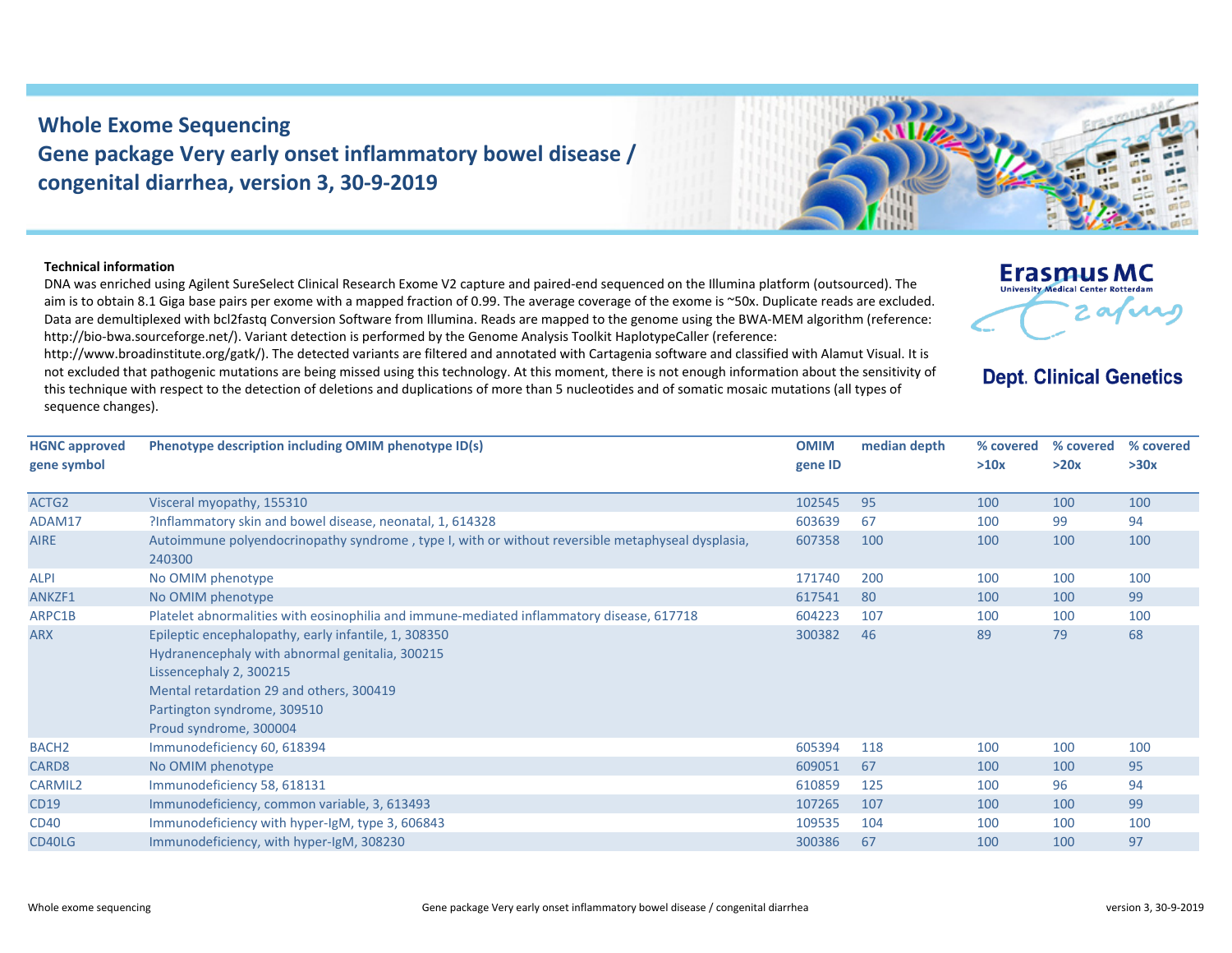| <b>HGNC approved</b> | Phenotype description including OMIM phenotype ID(s)                                       | <b>OMIM</b> | median depth     | % covered | % covered | % covered |
|----------------------|--------------------------------------------------------------------------------------------|-------------|------------------|-----------|-----------|-----------|
| gene symbol          |                                                                                            | gene ID     |                  | >10x      | >20x      | >30x      |
| <b>CD55</b>          | [Blood group Cromer], 613793                                                               | 125240      | 55               | 91        | 85        | 79        |
|                      | Complement hyperactivation, angiopathic thrombosis, and protein-losing enteropathy, 226300 |             |                  |           |           |           |
| <b>CLMP</b>          | Congenital short bowel syndrome, 615237                                                    | 611693      | 73               | 100       | 100       | 100       |
| COG <sub>6</sub>     | Congenital disorder of glycosylation, type III, 614576                                     | 606977      | 65               | 100       | 99        | 90        |
|                      | Shaheen syndrome, 615328                                                                   |             |                  |           |           |           |
| CR <sub>2</sub>      | Immunodeficiency, common variable, 7, 614699                                               | 120650      | 63               | 100       | 100       | 97        |
|                      | {Systemic lupus erythematosus, susceptibility to, 9}, 610927                               |             |                  |           |           |           |
| CTLA4                | Autoimmune lymphoproliferative syndrome, type V, 616100                                    | 123890      | 90               | 100       | 100       | 100       |
|                      | {Celiac disease, susceptibility to, 3}, 609755                                             |             |                  |           |           |           |
|                      | {Diabetes mellitus, insulin-dependent, 12}, 601388                                         |             |                  |           |           |           |
|                      | {Hashimoto thyroiditis}, 140300                                                            |             |                  |           |           |           |
|                      | {Systemic lupus erythematosus, susceptibility to}, 152700                                  |             |                  |           |           |           |
| <b>CYBA</b>          | Chronic granulomatous disease, autosomal, due to deficiency of CYBA, 233690                | 608508      | 106              | 94        | 81        | 66        |
| <b>CYBB</b>          | Chronic granulomatous disease, 306400                                                      | 300481      | 49               | 100       | 98        | 91        |
|                      | Immunodeficiency 34, mycobacteriosis, 300645                                               |             |                  |           |           |           |
| CYBC1                | No OMIM phenotype                                                                          | No id       | No coverage data |           |           |           |
| DGAT1                | ?Diarrhea 7, protein-losing enteropathy type, 615863                                       | 604900      | 116              | 96        | 91        | 85        |
| DOCK <sub>2</sub>    | Immunodeficiency 40, 616433                                                                | 603122      | 82               | 100       | 100       | 97        |
| DOCK8                | Hyper-IgE recurrent infection syndrome, 243700                                             | 611432      | 74               | 100       | 99        | 94        |
| DUOX2                | Thyroid dyshormonogenesis 6, 607200                                                        | 606759      | 113              | 98        | 97        | 96        |
| <b>EGFR</b>          | Adenocarcinoma of lung, response to tyrosine kinase inhibitor in, 211980                   | 131550      | 87               | 100       | 100       | 98        |
|                      | ?Inflammatory skin and bowel disease, neonatal, 2, 616069                                  |             |                  |           |           |           |
|                      | Nonsmall cell lung cancer, response to tyrosine kinase inhibitor in, 211980                |             |                  |           |           |           |
|                      | {Nonsmall cell lung cancer, susceptibility to}, 211980                                     |             |                  |           |           |           |
| <b>EPCAM</b>         | Colorectal cancer, hereditary nonpolyposis, type 8, 613244                                 | 185535      | 58               | 100       | 100       | 93        |
|                      | Diarrhea 5, with tufting enteropathy, congenital, 613217                                   |             |                  |           |           |           |
| FOXP3                | Immunodysregulation, polyendocrinopathy, and enteropathy, 304790                           | 300292      | 69               | 100       | 99        | 88        |
| GUCY2C               | Diarrhea 6, 614616                                                                         | 601330      | 80               | 100       | 100       | 97        |
|                      | Meconium ileus, 614665                                                                     |             |                  |           |           |           |
| HPS1                 | Hermansky-Pudlak syndrome 1, 203300                                                        | 604982      | 103              | 100       | 100       | 97        |
| HPS4                 | Hermansky-Pudlak syndrome 4, 614073                                                        | 606682      | 103              | 100       | 100       | 98        |
| HPS6                 | Hermansky-Pudlak syndrome 6, 614075                                                        | 607522      | 130              | 100       | 100       | 93        |
| <b>ICOS</b>          | Immunodeficiency, common variable, 1, 607594                                               | 604558      | 57               | 100       | 100       | 95        |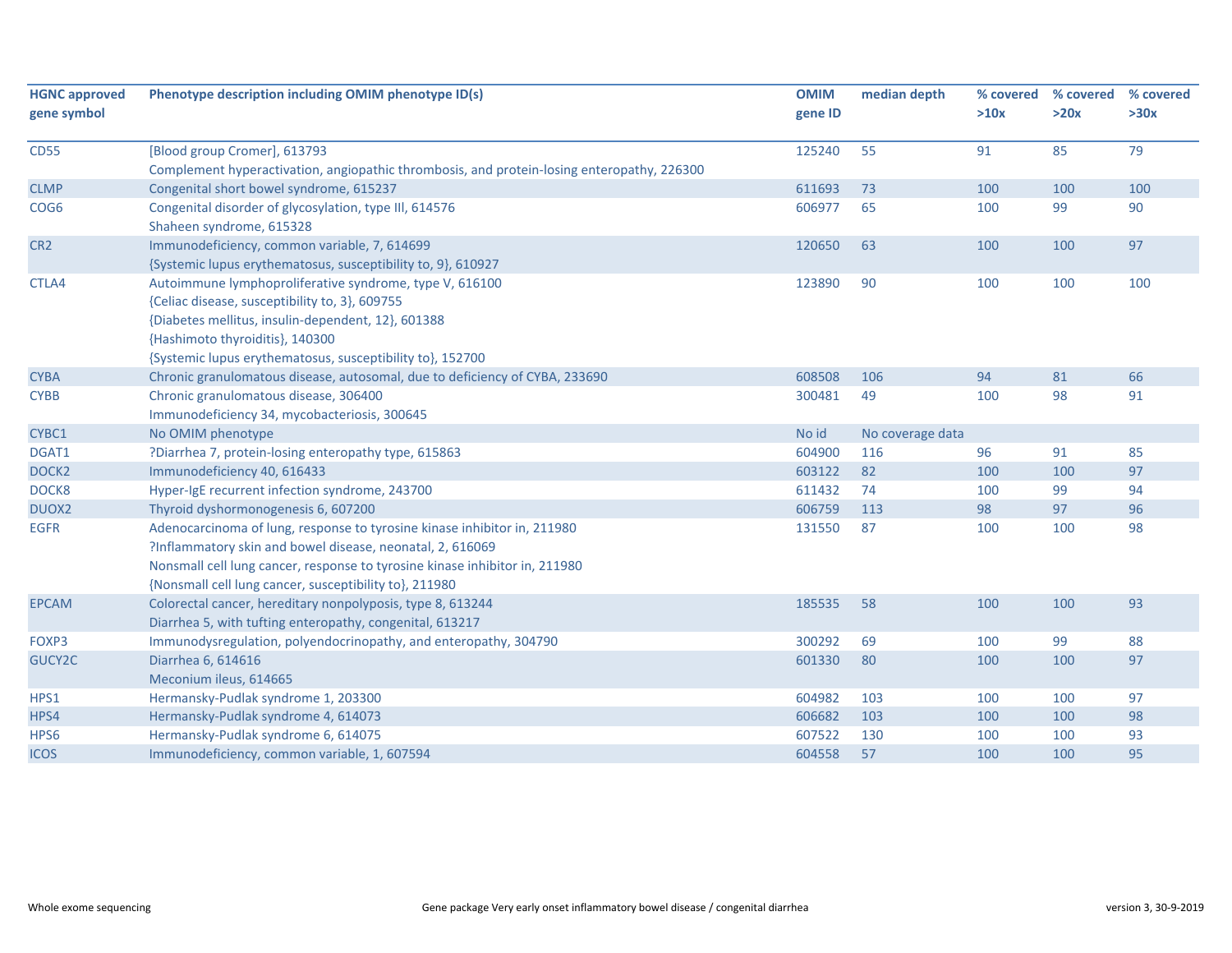| <b>HGNC approved</b><br>gene symbol | Phenotype description including OMIM phenotype ID(s)                                                                                                                                                                                                                                                     | <b>OMIM</b><br>gene ID | median depth | % covered<br>>10x | % covered<br>>20x | % covered<br>>30x |
|-------------------------------------|----------------------------------------------------------------------------------------------------------------------------------------------------------------------------------------------------------------------------------------------------------------------------------------------------------|------------------------|--------------|-------------------|-------------------|-------------------|
| <b>IKBKG</b>                        | Ectodermal dysplasia and immunodeficiency 1, 300291<br>Ectodermal, dysplasia, anhidrotic, lymphedema and immunodeficiency, 300301<br>Immunodeficiency 33, 300636<br>Immunodeficiency, isolated, 300584<br>Incontinentia pigmenti, 308300<br>Invasive pneumococcal disease, recurrent isolated, 2, 300640 | 300248                 | 24           | 38                | 33                | 31                |
| <b>IL10</b>                         | {Graft-versus-host disease, protection against}, 614395<br>{HIV-1, susceptibility to}, 609423<br>{Rheumatoid arthritis, progression of}, 180300                                                                                                                                                          | 124092                 | 120          | 100               | 100               | 99                |
| IL10RA                              | Inflammatory bowel disease 28, early onset, 613148                                                                                                                                                                                                                                                       | 146933                 | 125          | 100               | 100               | 99                |
| IL10RB                              | {Hepatitis B virus, susceptibility to}, 610424<br>Inflammatory bowel disease 25, early onset, 612567                                                                                                                                                                                                     | 123889                 | 69           | 100               | 100               | 97                |
| IL21                                | ?Immunodeficiency, common variable, 11, 615767                                                                                                                                                                                                                                                           | 605384                 | 69           | 100               | 99                | 89                |
| IL21R                               | [IgE, elevated level of], 147050<br>Immunodeficiency 56, 615207                                                                                                                                                                                                                                          | 605383                 | 113          | 100               | 100               | 100               |
| IL2RA                               | {Diabetes, mellitus, insulin-dependent, susceptibility to, 10}, 601942<br>Immunodeficiency 41 with lymphoproliferation and autoimmunity, 606367                                                                                                                                                          | 147730                 | 96           | 100               | 100               | 100               |
| IL2RB                               | Immunodeficiency 63 with lymphoproliferation and autoimmunity, 618495                                                                                                                                                                                                                                    | 146710                 | 84           | 100               | 100               | 99                |
| <b>ITCH</b>                         | Autoimmune disease, multisystem, with facial dysmorphism, 613385                                                                                                                                                                                                                                         | 606409                 | 61           | 96                | 95                | 90                |
| <b>ITGB2</b>                        | Leukocyte adhesion deficiency, 116920                                                                                                                                                                                                                                                                    | 600065                 | 140          | 100               | 100               | 100               |
| <b>LCT</b>                          | Lactase deficiency, congenital, 223000                                                                                                                                                                                                                                                                   | 603202                 | 114          | 100               | 100               | 100               |
| <b>LRBA</b>                         | Immunodeficiency, common variable, 8, with autoimmunity, 614700                                                                                                                                                                                                                                          | 606453                 | 65           | 100               | 99                | 94                |
| MALT1                               | Immunodeficiency 12, 615468                                                                                                                                                                                                                                                                              | 604860                 | 68           | 97                | 93                | 89                |
| <b>MEFV</b>                         | Familial Mediterranean fever, AD, 134610<br>Familial Mediterranean fever, AR, 249100                                                                                                                                                                                                                     | 608107                 | 105          | 100               | 100               | 100               |
| <b>MPI</b>                          | Congenital disorder of glycosylation, type Ib, 602579                                                                                                                                                                                                                                                    | 154550                 | 154          | 100               | 100               | 99                |
| <b>MVK</b>                          | Hyper-IgD syndrome, 260920<br>Mevalonic aciduria, 610377<br>Porokeratosis 3, multiple types, 175900                                                                                                                                                                                                      | 251170                 | 100          | 100               | 100               | 100               |
| MYO <sub>5</sub> B                  | Microvillus inclusion disease, 251850                                                                                                                                                                                                                                                                    | 606540                 | 103          | 100               | 100               | 98                |
| NCF1                                | Chronic granulomatous disease due to deficiency of NCF-1, 233700                                                                                                                                                                                                                                         | 608512                 | 108          | 68                | 65                | 61                |
| NCF <sub>2</sub>                    | Chronic granulomatous disease due to deficiency of NCF-2, 233710                                                                                                                                                                                                                                         | 608515                 | 94           | 100               | 100               | 98                |
| NCF4                                | ?Granulomatous disease, chronic, cytochrome b-positive, type III, 613960                                                                                                                                                                                                                                 | 601488                 | 121          | 100               | 100               | 100               |
| NEUROG3                             | Diarrhea 4, malabsorptive, congenital, 610370                                                                                                                                                                                                                                                            | 604882                 | 161          | 100               | 100               | 100               |
| <b>NFKBIA</b>                       | Ectodermal dysplasia and immunodeficiency 2, 612132                                                                                                                                                                                                                                                      | 164008                 | 131          | 100               | 100               | 100               |
| NLRC4                               | Autoinflammation with infantile enterocolitis, 616050<br>?Familial cold autoinflammatory syndrome 4, 616115                                                                                                                                                                                              | 606831                 | 83           | 100               | 100               | 97                |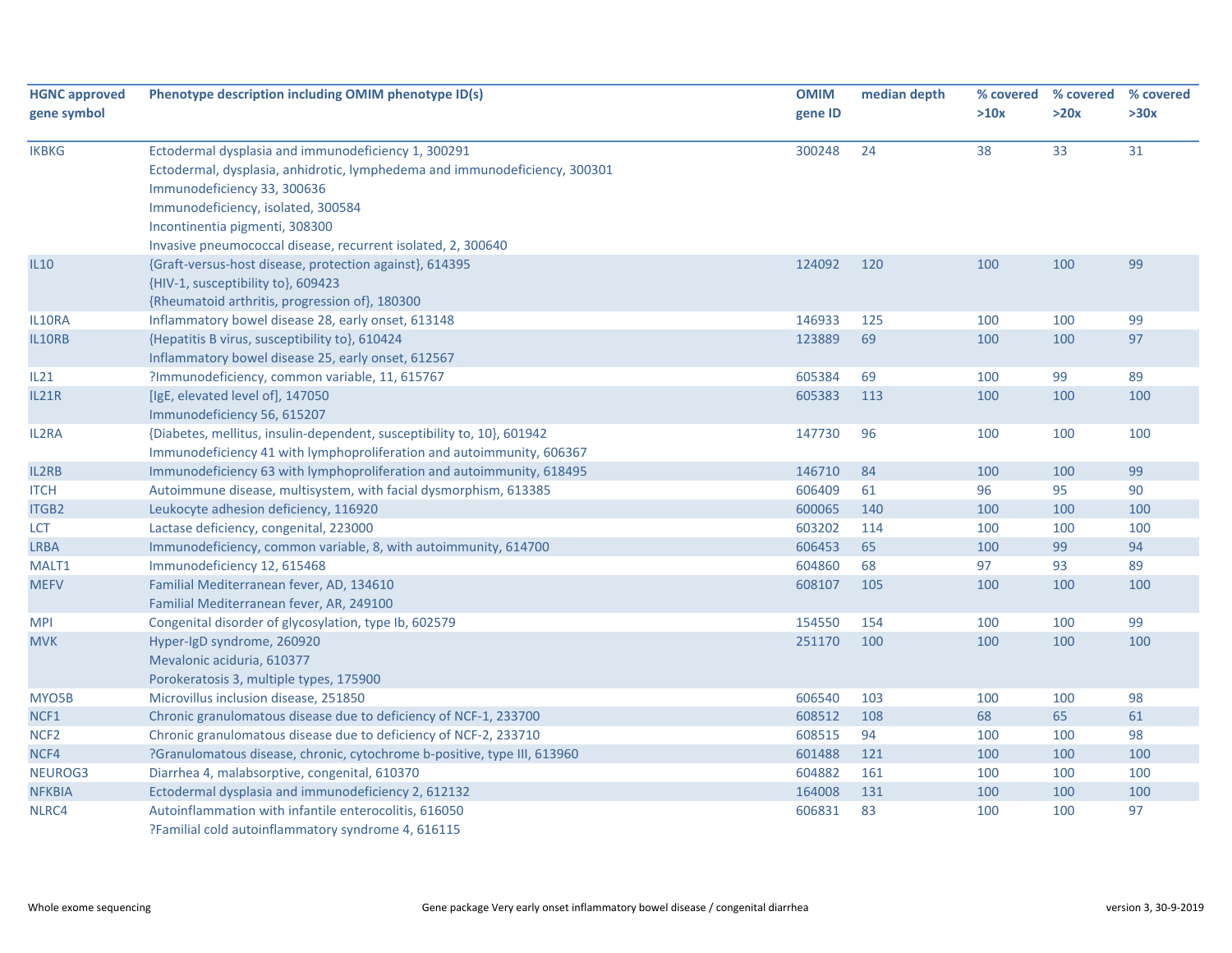| <b>HGNC approved</b>            | Phenotype description including OMIM phenotype ID(s)                             | <b>OMIM</b> | median depth |      | % covered % covered | % covered |
|---------------------------------|----------------------------------------------------------------------------------|-------------|--------------|------|---------------------|-----------|
| gene symbol                     |                                                                                  | gene ID     |              | >10x | >20x                | >30x      |
|                                 |                                                                                  |             |              |      |                     |           |
| NOD <sub>2</sub>                | Blau syndrome, 186580                                                            | 605956      | 113          | 100  | 100                 | 99        |
|                                 | {Inflammatory bowel disease 1, Crohn disease}, 266600                            |             |              |      |                     |           |
|                                 | {Psoriatic arthritis, susceptibility to}, 607507                                 |             |              |      |                     |           |
|                                 | {Yao syndrome}, 617321                                                           |             |              |      |                     |           |
| <b>OTULIN</b>                   | Autoinflammation, panniculitis, and dermatosis syndrome, 617099                  | 615712      | 70           | 97   | 91                  | 82        |
| PCSK1                           | Obesity with impaired prohormone processing, 600955                              | 162150      | 68           | 100  | 100                 | 97        |
|                                 | {Obesity, susceptibility to, BMIQ12}, 612362                                     |             |              |      |                     |           |
| PLCG <sub>2</sub>               | Autoinflammation, antibody deficiency, and immune dysregulation syndrome, 614878 | 600220      | 107          | 100  | 100                 | 99        |
|                                 | Familial cold autoinflammatory syndrome 3, 614468                                |             |              |      |                     |           |
| <b>PLVAP</b>                    | Diarrhea 10, protein-losing enteropathy type, 618183                             | 607647      | 142          | 100  | 100                 | 100       |
| <b>PNLIP</b>                    | ?Pancreatic lipase deficiency, 614338                                            | 246600      | 60           | 100  | 100                 | 95        |
| POLA1                           | Pigmentary disorder, reticulate, with systemic manifestations, 301220            | 312040      | 44           | 99   | 92                  | 77        |
|                                 | Van Esch-O'Driscoll syndrome, 301030                                             |             |              |      |                     |           |
| RAC <sub>2</sub>                | Neutrophil immunodeficiency syndrome, 608203                                     | 602049      | 99           | 100  | 100                 | 100       |
| RFX6                            | Mitchell-Riley syndrome, 615710                                                  | 612659      | 91           | 100  | 99                  | 95        |
| RIPK1                           | Immunodeficiency 57, 618108                                                      | 603453      | 54           | 100  | 97                  | 91        |
| SAR1B                           | Chylomicron retention disease, 246700                                            | 607690      | 79           | 100  | 100                 | 97        |
| SH2D1A                          | Lymphoproliferative syndrome, 1, 308240                                          | 300490      | 56           | 100  | 98                  | 83        |
| SI                              | Sucrase-isomaltase deficiency, congenital, 222900                                | 609845      | 60           | 100  | 99                  | 92        |
| SKIV2L                          | Trichohepatoenteric syndrome 2, 614602                                           | 600478      | 124          | 100  | 100                 | 100       |
| <b>SLC10A2</b>                  | Bile acid malabsorption, primary, 613291                                         | 601295      | 78           | 100  | 100                 | 96        |
| <b>SLC26A3</b>                  | Diarrhea 1, secretory chloride, congenital, 214700                               | 126650      | 72           | 100  | 100                 | 95        |
| SLC <sub>2</sub> A <sub>2</sub> | {Diabetes mellitus, noninsulin-dependent}, 125853                                | 138160      | 63           | 100  | 100                 | 96        |
|                                 | Fanconi-Bickel syndrome, 227810                                                  |             |              |      |                     |           |
| <b>SLC37A4</b>                  | Glycogen storage disease Ib, 232220                                              | 602671      | 96           | 100  | 100                 | 95        |
|                                 | Glycogen storage disease Ic, 232240                                              |             |              |      |                     |           |
| <b>SLC39A4</b>                  | Acrodermatitis enteropathica, 201100                                             | 607059      | 125          | 100  | 100                 | 100       |
| SLC5A1                          | Glucose/galactose malabsorption, 606824                                          | 182380      | 104          | 100  | 100                 | 96        |
| SLC7A7                          | Lysinuric protein intolerance, 222700                                            | 603593      | 79           | 100  | 100                 | 97        |
| SLC9A3                          | Diarrhea 8, secretory sodium, congenital, 616868                                 | 182307      | 133          | 100  | 100                 | 98        |
| SPINT2                          | Diarrhea 3, secretory sodium, congenital, syndromic, 270420                      | 605124      | 94           | 100  | 100                 | 100       |
| STAT1                           | Immunodeficiency 31A, mycobacteriosis, 614892                                    | 600555      | 64           | 100  | 99                  | 94        |
|                                 | Immunodeficiency 31B, mycobacterial and viral infections, 613796                 |             |              |      |                     |           |
|                                 | Immunodeficiency 31C, 614162                                                     |             |              |      |                     |           |
| STAT3                           | Autoimmune disease, multisystem, infantile-onset, 1, 615952                      | 102582      | 90           | 100  | 100                 | 99        |
|                                 | Hyper-IgE recurrent infection syndrome, 147060                                   |             |              |      |                     |           |
| STAT5B                          | Growth hormone insensitivity with immunodeficiency, 245590                       | 604260      | 107          | 100  | 100                 | 97        |
|                                 | Leukemia, acute promyelocytic, somatic, 102578                                   |             |              |      |                     |           |